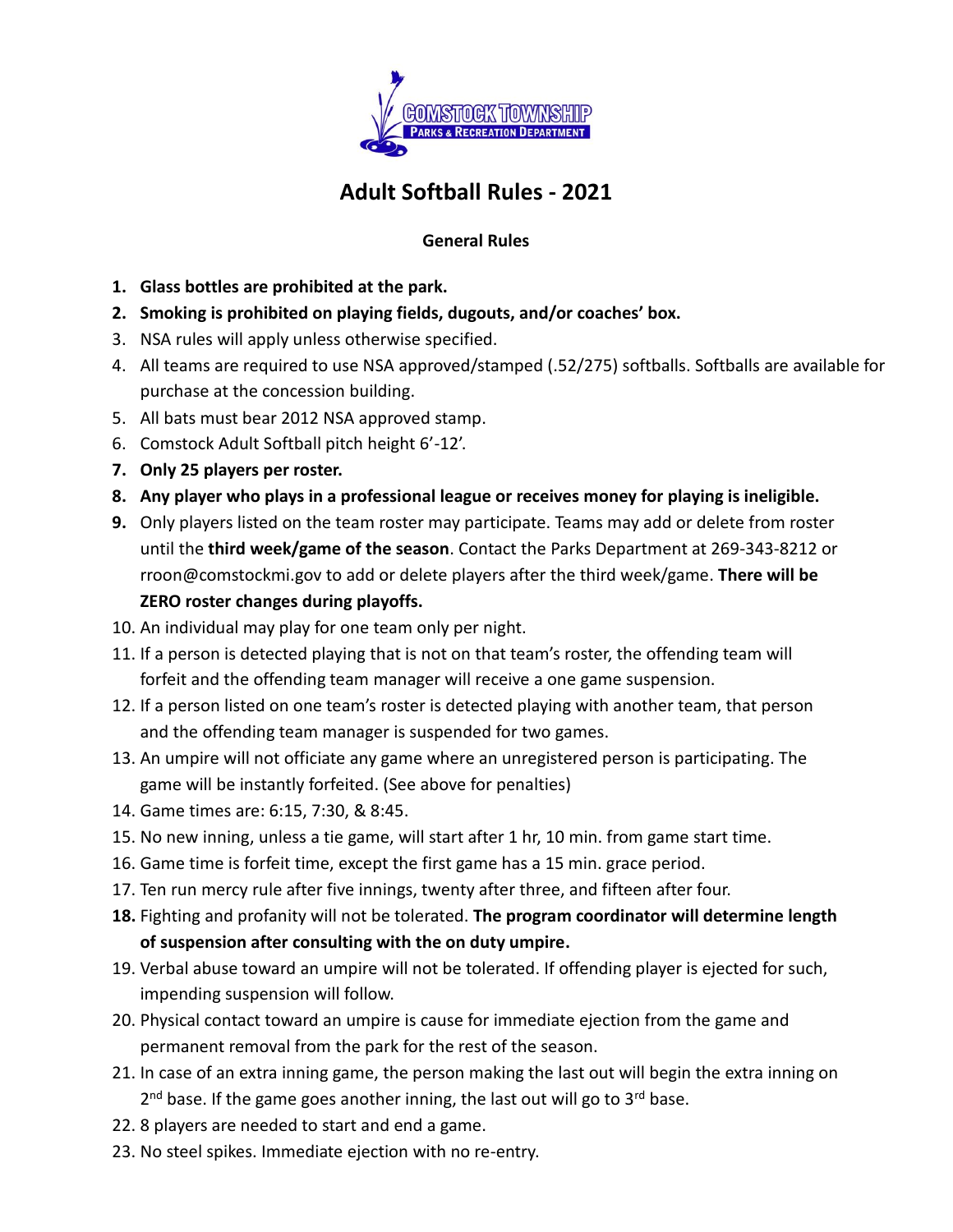- 24. Home & Visiting Teams both must furnish an official baseball/softball scorebook. Home Team will be considered official book for the game.
- 25. Open end batting order is allowed. No penalty if player is removed from line-up due to injury and is not able to continue.
- 26. No protests allowed except for player eligibility.
- 27. One pinch runner is allowed per inning. Runner may pinch run at any time and any base position.
- 28. Runners must touch orange base pad upon running through  $1<sup>st</sup>$  base on a routine single.
- 29. 3<sup>rd</sup> strike fouls will be considered a strike out. No foul balls.
- 30. Mat used will be a deeper & wider mat, referred to as a Canadian mat.
- 31. Plate will no longer be considered a strike.
- 32. Games in process that have been called due to inclement weather or field conditions after 3 ½ innings with Home Team leading will be considered a completed game.
- **33.** If a team cannot play, they must provide a minimum 24 hour notice to the Comstock Parks & Recreation Department via email (rroon@comstockmi.gov) for consideration of the game to be rescheduled. The Comstock Parks & Recreation Department will not make up any games that were cancelled without a 24 hour written notice and forfeit fee will be implemented.
- **34. There will be no schedule changes during playoffs, not even with 24hr notice.**
- **35. Field lights will be turned off 10-15 minutes after game completion.**
- **36. The gate will be locked no later than 20 minutes after last game completion.**